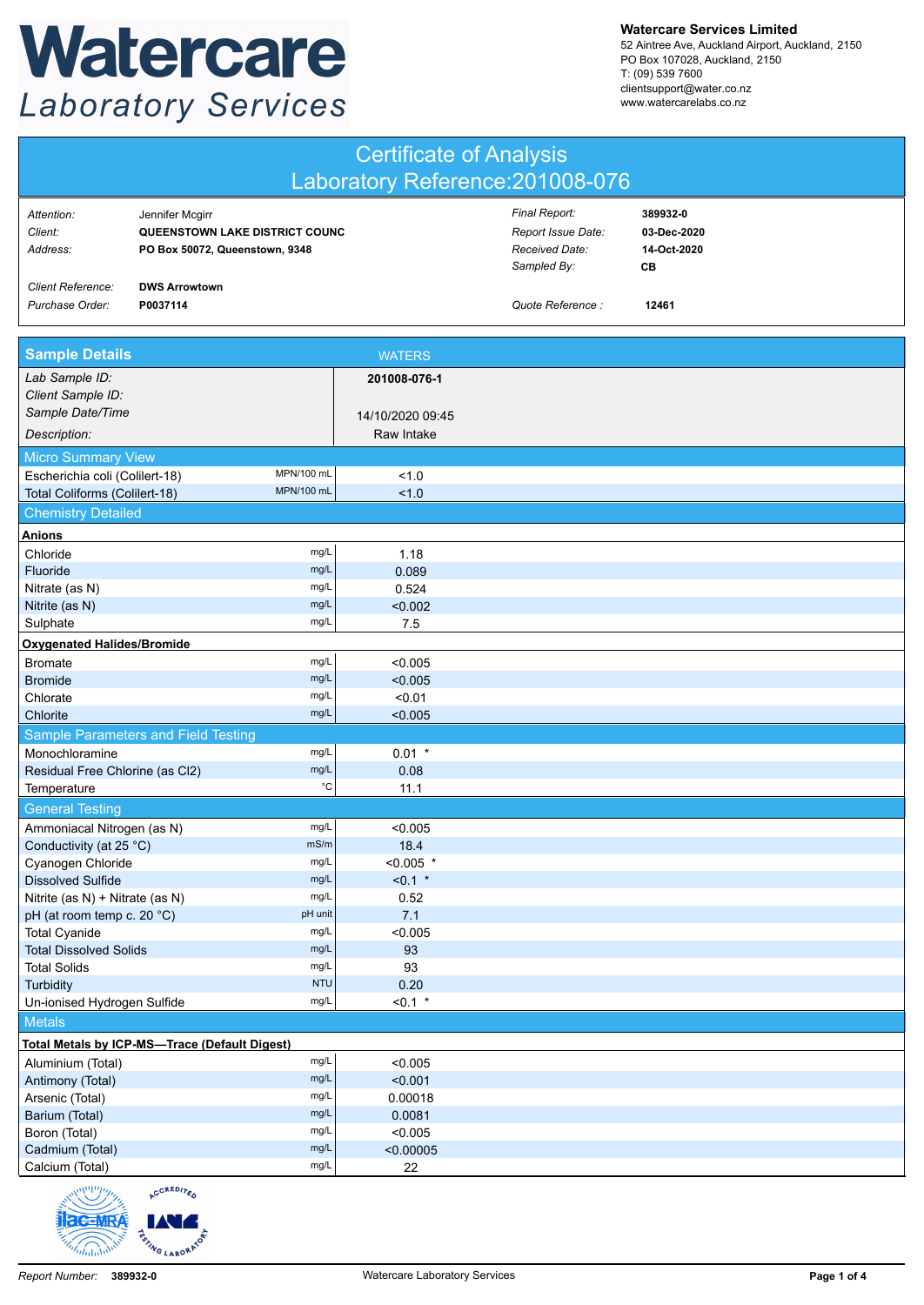| <b>Sample Details (continued)</b>                                                   | <b>WATERS</b>    |  |  |  |  |
|-------------------------------------------------------------------------------------|------------------|--|--|--|--|
| Lab Sample ID:                                                                      | 201008-076-1     |  |  |  |  |
| Client Sample ID:                                                                   |                  |  |  |  |  |
| Sample Date/Time:                                                                   | 14/10/2020 09:45 |  |  |  |  |
| Description:                                                                        | Raw Intake       |  |  |  |  |
| <b>Metals</b>                                                                       |                  |  |  |  |  |
| Total Metals by ICP-MS-Trace (Default Digest)                                       |                  |  |  |  |  |
| mg/L<br>Chromium (Total)                                                            | 0.00068          |  |  |  |  |
| mg/L<br>Copper (Total)                                                              | 0.0057           |  |  |  |  |
| mg/L<br>Iron (Total)                                                                | 0.0044           |  |  |  |  |
| Lead (Total)<br>mg/L                                                                | 0.00092          |  |  |  |  |
| Magnesium (Total)<br>mg/L                                                           | 3.2              |  |  |  |  |
| Manganese (Total)<br>mg/L                                                           | < 0.0005         |  |  |  |  |
| mg/L<br>Mercury (Total)                                                             | < 0.00005        |  |  |  |  |
| Molybdenum (Total)<br>mg/L                                                          | < 0.0003         |  |  |  |  |
| Nickel (Total)<br>mg/L                                                              | 0.00016          |  |  |  |  |
| Potassium (Total)<br>mg/L                                                           | 0.7              |  |  |  |  |
| Selenium (Total)<br>mg/L                                                            | < 0.0005         |  |  |  |  |
| mg/L<br>Sodium (Total)                                                              | 2.0              |  |  |  |  |
| Total Hardness (as CaCO3)<br>mg/L                                                   | 68               |  |  |  |  |
| Uranium (Total)<br>mg/L                                                             | 0.00015          |  |  |  |  |
| Zinc (Total)<br>mg/L                                                                | 0.016            |  |  |  |  |
| Results marked with * are not accredited to International Accreditation New Zealand |                  |  |  |  |  |

*Where samples have been supplied by the client, they are tested as received.* 

*The results of analysis contained in this report relate only to the sample(s) tested. A dash indicates no test performed.*

## **Reference Methods**

The sample(s) referred to in this report were analysed by the following method(s)

| Analyte                                                            | <b>Method Reference</b>                                                       | <b>MDL</b>   | <b>Samples</b> | Location   |
|--------------------------------------------------------------------|-------------------------------------------------------------------------------|--------------|----------------|------------|
| <b>Micro Summary View</b>                                          |                                                                               |              |                |            |
| Escherichia coli (Colilert-18)                                     | APHA (online edition) 9223 B Colilert<br>Quantitray                           | 1 MPN/100 mL | All            | Queenstown |
| Total Coliforms (Colilert-18)                                      | APHA (online edition) 9223 B Colilert<br>Quantitray                           | 1 MPN/100 mL | All            | Queenstown |
| <b>Chemistry Detailed</b>                                          |                                                                               |              |                |            |
| <b>Anions</b>                                                      |                                                                               |              |                |            |
| Chloride                                                           | APHA (online edition) 4110 B                                                  | $0.02$ mg/L  | All            | Auckland   |
| Fluoride                                                           | APHA (online edition) 4110 B                                                  | $0.02$ mg/L  | All            | Auckland   |
| Nitrate (as N)                                                     | APHA (online edition) 4110 B                                                  | 0.002 mg/L   | All            | Auckland   |
| Nitrite (as N)                                                     | APHA (online edition) 4110 B                                                  | $0.002$ mg/L | All            | Auckland   |
| Sulphate                                                           | APHA (online edition) 4110 B                                                  | $0.02$ mg/L  | All            | Auckland   |
| <b>Oxygenated Halides/Bromide</b>                                  |                                                                               |              |                |            |
| <b>Bromate</b>                                                     | USEPA 300.0 (modified)                                                        | 0.005 mg/L   | All            | Auckland   |
| <b>Bromide</b>                                                     | USEPA 300.0 (modified)                                                        | 0.005 mg/L   | All            | Auckland   |
| Chlorate                                                           | USEPA 300.0 (modified)                                                        | 0.010 mg/L   | All            | Auckland   |
| Chlorite                                                           | USEPA 300.0 (modified)                                                        | $0.005$ mg/L | All            | Auckland   |
| Sample Parameters and Field Testing                                |                                                                               |              |                |            |
| Monochloramine                                                     | APHA (online edition) 4500-CI G                                               | $0.02$ mg/L  | All            | Auckland   |
| Residual Free Chlorine (as Cl2)                                    | APHA (online edition) 4500-Cl G                                               | 0.02 mg/L    | All            | Queenstown |
| Temperature                                                        | APHA (online edition) 2550 B                                                  | $^{\circ}$ C | All            | Queenstown |
| <b>General Testing</b>                                             |                                                                               |              |                |            |
| Ammoniacal Nitrogen (as N) by Flow Analysis                        | APHA (online edition) 4500-NH3 H                                              | $0.005$ mg/L | All            | Auckland   |
| Conductivity (at 25 °C) by Electrode                               | APHA (online edition) 2510 B                                                  | $0.5$ mS/m   | All            | Auckland   |
| Cyanogen Chloride by Spectrophotometry                             | APHA (online edition) 4500-CN J                                               | 0.005 mg/L   | All            | Auckland   |
| Dissolved Sulfide by Colour Comparison (Methylene Blue<br>Method)  | APHA (online edition) 4500-S2 B (modified) &<br>D                             | $0.1$ mg/L   | All            | Auckland   |
| Nitrite (as N) + Nitrate (as N)                                    | Calculation                                                                   | 0.001 mg/L   | All            | Auckland   |
| pH (at room temp c. 20 °C) by Electrode                            | APHA (online edition) 4500-H B (Tested<br>beyond 15 minute APHA holding time) | 0.1 pH unit  | ail            | Auckland   |
| Total Cyanide by Distillation and Colorimetry/Discrete<br>Analyser | APHA (online edition) 4500-CN C & E (<br>modified)                            | 0.005 mg/L   | All            | Auckland   |
| Total Dissolved Solids by Gravimetry                               | APHA (online edition) 2540 C (Modified: Dried<br>at 103 - 105 °C)             | 15 mg/L      | All            | Auckland   |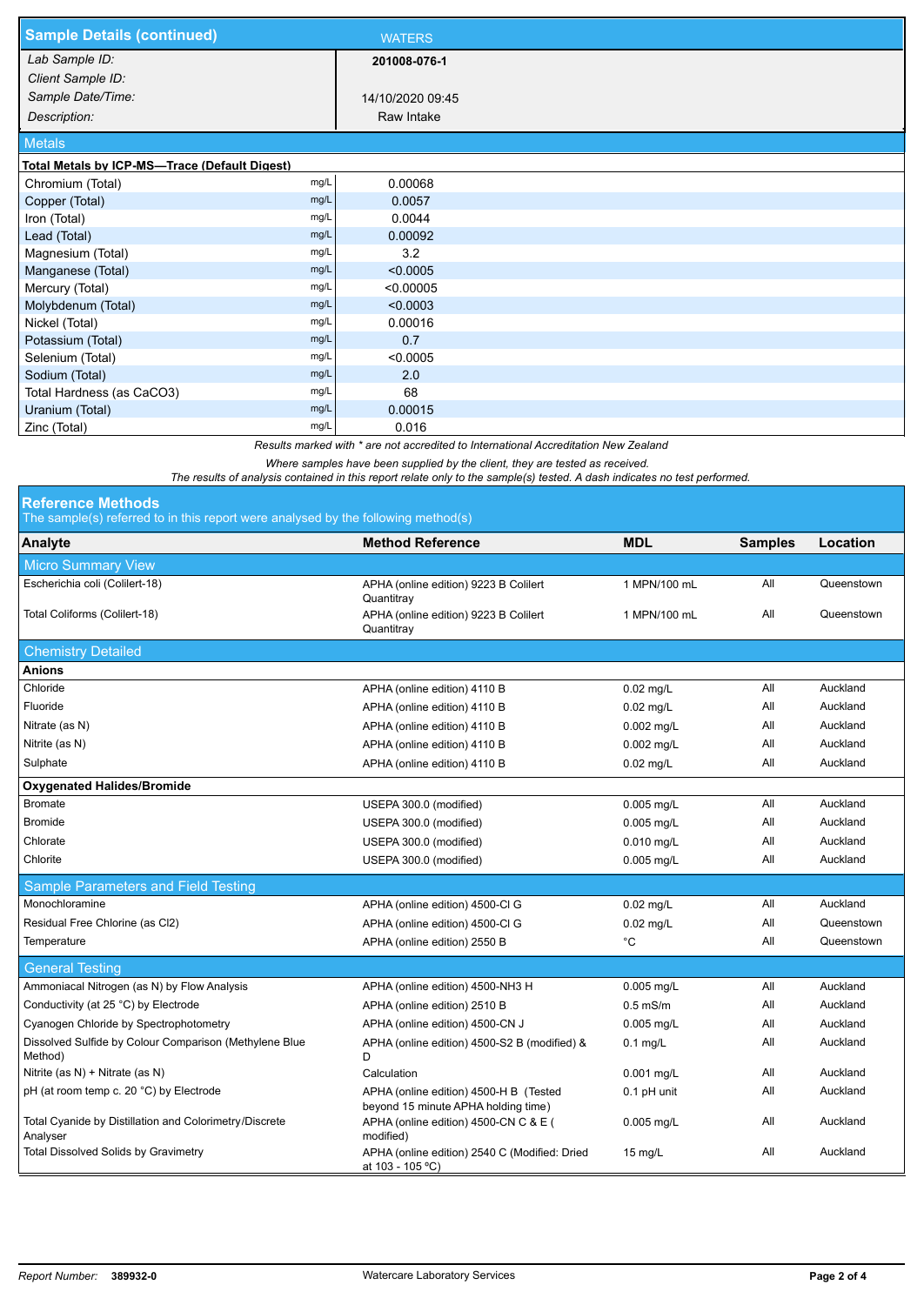| <b>General Testing</b>                                                                                                                                                  |                                                            |               |     |            |  |
|-------------------------------------------------------------------------------------------------------------------------------------------------------------------------|------------------------------------------------------------|---------------|-----|------------|--|
| <b>Total Solids by Gravimetry</b>                                                                                                                                       | APHA (online edition) 2540 B                               | 15 mg/L       | All | Auckland   |  |
| <b>Turbidity by Nephelometry</b>                                                                                                                                        | APHA (online edition) 2130 B (modified)                    | 0.1 NTU       | All | Queenstown |  |
| Un-ionised Hydrogen Sulfide by Calculation                                                                                                                              | APHA (online edition) 4500-S2 H                            | $0.1$ mg/L    | All | Auckland   |  |
| <b>Metals</b>                                                                                                                                                           |                                                            |               |     |            |  |
| Total Metals by ICP-MS-Trace (Default Digest)                                                                                                                           |                                                            |               |     |            |  |
| Aluminium (Total)                                                                                                                                                       | APHA (online edition) 3125 B by ICPMS                      | 0.005 mg/L    | All | Auckland   |  |
| Antimony (Total)                                                                                                                                                        | APHA (online edition) 3125 B by ICPMS                      | 0.001 mg/L    | All | Auckland   |  |
| Arsenic (Total)                                                                                                                                                         | APHA (online edition) 3125 B by ICPMS                      | 0.00010 mg/L  | All | Auckland   |  |
| Barium (Total)                                                                                                                                                          | APHA (online edition) 3125 B by ICPMS                      | 0.0002 mg/L   | All | Auckland   |  |
| Boron (Total)                                                                                                                                                           | APHA (online edition) 3125 B by ICPMS                      | $0.005$ mg/L  | All | Auckland   |  |
| Cadmium (Total)                                                                                                                                                         | APHA (online edition) 3125 B by ICPMS                      | 0.00005 mg/L  | All | Auckland   |  |
| Calcium (Total)                                                                                                                                                         | APHA (online edition) 3125 B by ICPMS                      | $0.010$ mg/L  | All | Auckland   |  |
| Chromium (Total)                                                                                                                                                        | APHA (online edition) 3125 B by ICPMS                      | 0.0005 mg/L   | All | Auckland   |  |
| Copper (Total)                                                                                                                                                          | APHA (online edition) 3125 B by ICPMS                      | 0.0002 mg/L   | All | Auckland   |  |
| Iron (Total)                                                                                                                                                            | APHA (online edition) 3125 B by ICPMS                      | 0.002 mg/L    | All | Auckland   |  |
| Lead (Total)                                                                                                                                                            | APHA (online edition) 3125 B by ICPMS                      | 0.00010 mg/L  | All | Auckland   |  |
| Magnesium (Total)                                                                                                                                                       | APHA (online edition) 3125 B by ICPMS                      | 0.001 mg/L    | All | Auckland   |  |
| Manganese (Total)                                                                                                                                                       | APHA (online edition) 3125 B by ICPMS                      | 0.0005 mg/L   | All | Auckland   |  |
| Mercury (Total)                                                                                                                                                         | APHA (online edition) 3125 B by ICPMS                      | 0.00005 mg/L  | All | Auckland   |  |
| Molybdenum (Total)                                                                                                                                                      | APHA (online edition) 3125 B by ICPMS                      | 0.0003 mg/L   | All | Auckland   |  |
| Nickel (Total)                                                                                                                                                          | APHA (online edition) 3125 B by ICPMS                      | 0.00010 mg/L  | All | Auckland   |  |
| Potassium (Total)                                                                                                                                                       | APHA (online edition) 3125 B by ICPMS                      | $0.05$ mg/L   | All | Auckland   |  |
| Selenium (Total)                                                                                                                                                        | APHA (online edition) 3125 B by ICPMS                      | 0.0005 mg/L   | All | Auckland   |  |
| Sodium (Total)                                                                                                                                                          | APHA (online edition) 3125 B by ICPMS                      | $0.1$ mg/L    | All | Auckland   |  |
| Total Hardness (as CaCO3)                                                                                                                                               | APHA (online edition) 3125 B by ICPMS                      | $0.03$ mg/L   | All | Auckland   |  |
| Uranium (Total)                                                                                                                                                         | APHA (online edition) 3125 B by ICPMS                      | 0.000010 mg/L | All | Auckland   |  |
| Zinc (Total)                                                                                                                                                            | APHA (online edition) 3125 B by ICPMS                      | $0.001$ mg/L  | All | Auckland   |  |
| <b>Preparations</b>                                                                                                                                                     |                                                            |               |     |            |  |
| Digest for Total Metals in Liquids                                                                                                                                      | In House (4:1 Nitric: Hydrochloric Acid, 95°C 2<br>hours)  |               | All | Auckland   |  |
| Glass Fibre Filtration $(1.2 \mu m)$                                                                                                                                    | APHA (online edition) 2540 C (Filtration)                  |               | All | Auckland   |  |
| Membrane Filtration (0.45 µm)                                                                                                                                           | APHA (online edition) 4500-P B (preliminary<br>filtration) |               | All | Auckland   |  |
| The method detection limit (MDL) listed is the limit attainable in a relatively clean matrix. If dilutions are required for analysis the detection limit may be higher. |                                                            |               |     |            |  |

*For more information please contact the Operations Manager.*